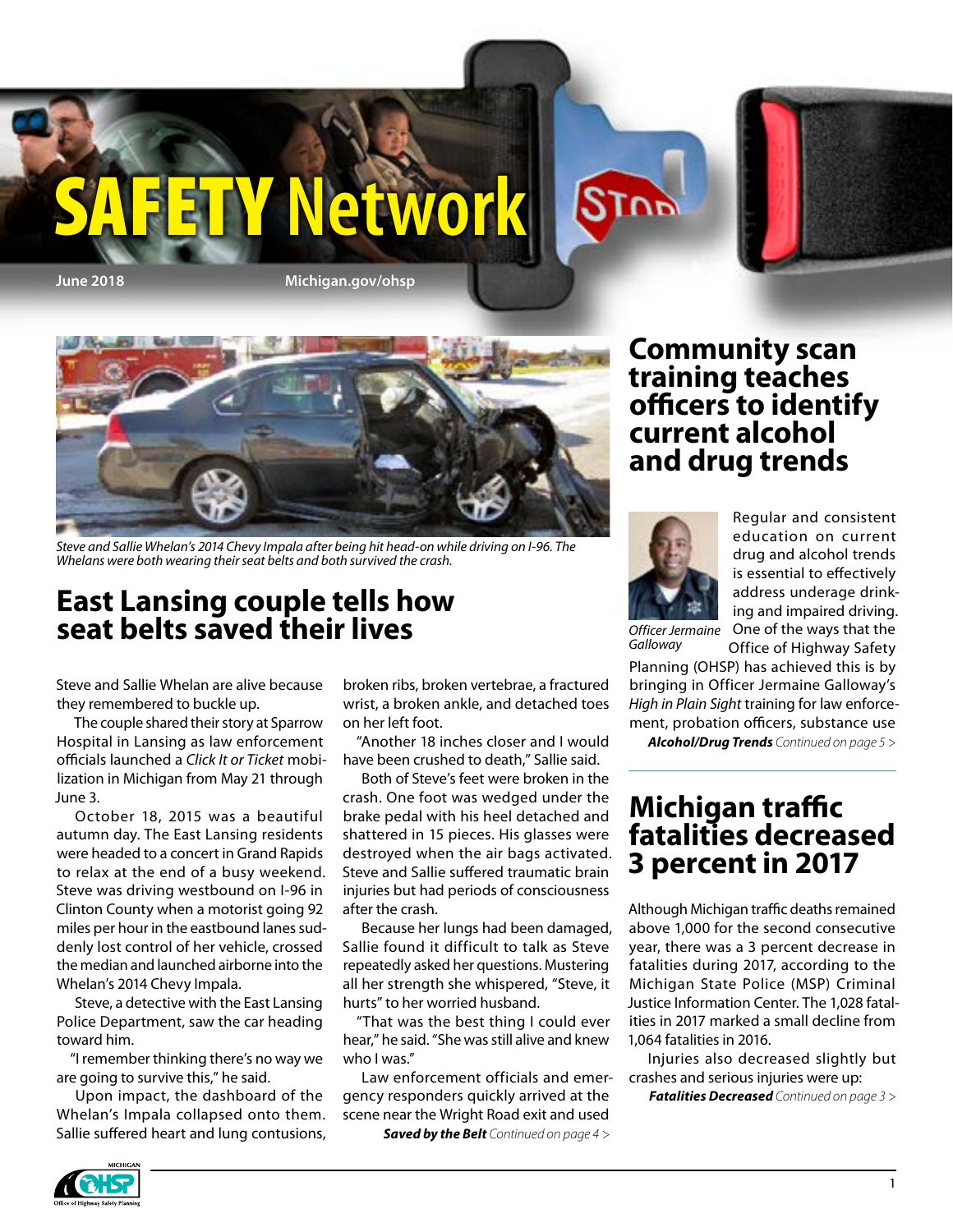### **[Marijuana legalization and traffic safety](http://coa.courts.mi.gov/court/judges/district/d4judges.htm#AK)**

*By Michael L. Prince, Director, Office of Highway Safety Planning*

With marijuana legalization headed to the ballot in November, the OHSP is receiving questions on how our office is preparing for the possibility of a transportation system that includes legalized recreational marijuana. Without question, the legalization of marijuana will make it more prevalent on our roadways. In addition, with the wording of the ballot proposal, the current "zero tolerance" provision for drivers testing positive for THC will be eliminated. As a result, law enforcement officers will be required to demonstrate *impairment*, rather than simply provide evidence of a driver having a positive blood test for THC content.

Impaired driving continues to be the highest urgency for our office for the coming year, and the OHSP has conducted our usual annual planning process with an assumption that legalization will be a reality. In anticipation of this, OHSP will be providing funding support for the following initiatives:

- A \$400,000 grant for the Michigan Department of State Police to fund training for law enforcement officers on the detection of impaired driving, with the primary focus on the 16-hour Advanced Roadside Impaired Driving Enforcement (ARIDE) course. The OHSP recommends that law enforcement agencies ensure that every officer with road patrol duties be trained through the ARIDE level in order to have the requisite skills to properly detect drug impairment.
- The OHSP will invest \$300,000 in the refresher training for existing Drug Recognition Experts (DREs) as well as conducting another DRE course for an additional 20 police officers and prosecutors. While training every officer to the DRE-level of training is not practical or cost-effective, it is OHSP's goal to ensure that any police officer will have a trained DRE available anytime

of the day or night to assist them with drivers suspected of being under the influence of drugs including marijuana. This will be particularly critical for cases of traffic crashes involving serious injuries or fatalities.

- The OHSP will be funding \$2.5 million in overtime traffic enforcement initiatives including four, two-week, OWI enforcement crackdowns focused specifically on removing impaired drivers from the roadways. Tentatively, these crackdowns are planned for October, December, July, and August.
- A grant for \$575,000 with the Prosecuting Attorneys Association of Michigan will fund continuation of the Traffic Safety Resource Prosecutor (TSRP) Program in FY2019. This grant provides valuable training and technical assistance for prosecutors and law enforcement officers in the prosecution of impaired drivers. Michigan is fortunate to have Ken Stecker and Kinga Gorzelewski Canike as part of our TSRP program.
- The OHSP will be providing more than \$1.5 million in funding support to the State Court Administrative Office for the establishment, expansion, and training of DWI court programs to facilitate intensive supervision and treatment of repeat offenders in Michigan. Michigan continues to be a leading state in the establishment of DWI court programs, including regional DWI courts. The Judicial Outreach Liaison grant, which funds retired District Court Judge Patrick Bowler, will continue to provide guidance and technical assistance to district judges in the establishment of DWI Court programs.
- Based on discussions with states that have already experienced marijuana

legalization, the development of public information and education initiatives are critical to raise the awareness level of the public about the dangers of mixing driving and marijuana use. In recent focus group tests and surveys of Michigan drivers, the majority of those surveyed do not view marijuana as a major risk while driving. The states as well as the National Highway Transportation Safety Administration (NHTSA) will be pursuing effective communications strategies to better inform the public and change this perception.

• OHSP will be tasking one of our program staff with being the primary point of contact for our traffic safety partners regarding studies, research and information concerning the impact of marijuana on traffic safety. We will also be creating a section on the OHSP website which will provide links for easy access to the latest information.

We encourage our partners to take time to review the recently published Governor's Highway Safety Association (GHSA) report titled *[Drug-Impaired Driving: Marijuana and](https://www.ghsa.org/resources/DUID18)  [Opioids Raise Critical Issues for States](https://www.ghsa.org/resources/DUID18)*. The June 5 webinar on this report is [now avail](https://attendee.gotowebinar.com/register/4158804166949353985)[able](https://attendee.gotowebinar.com/register/4158804166949353985) (note that you will have to "register" to view), and a PDF of the slides is [here.](https://www.ghsa.org/sites/default/files/2018-06/060518_duid.pdf)

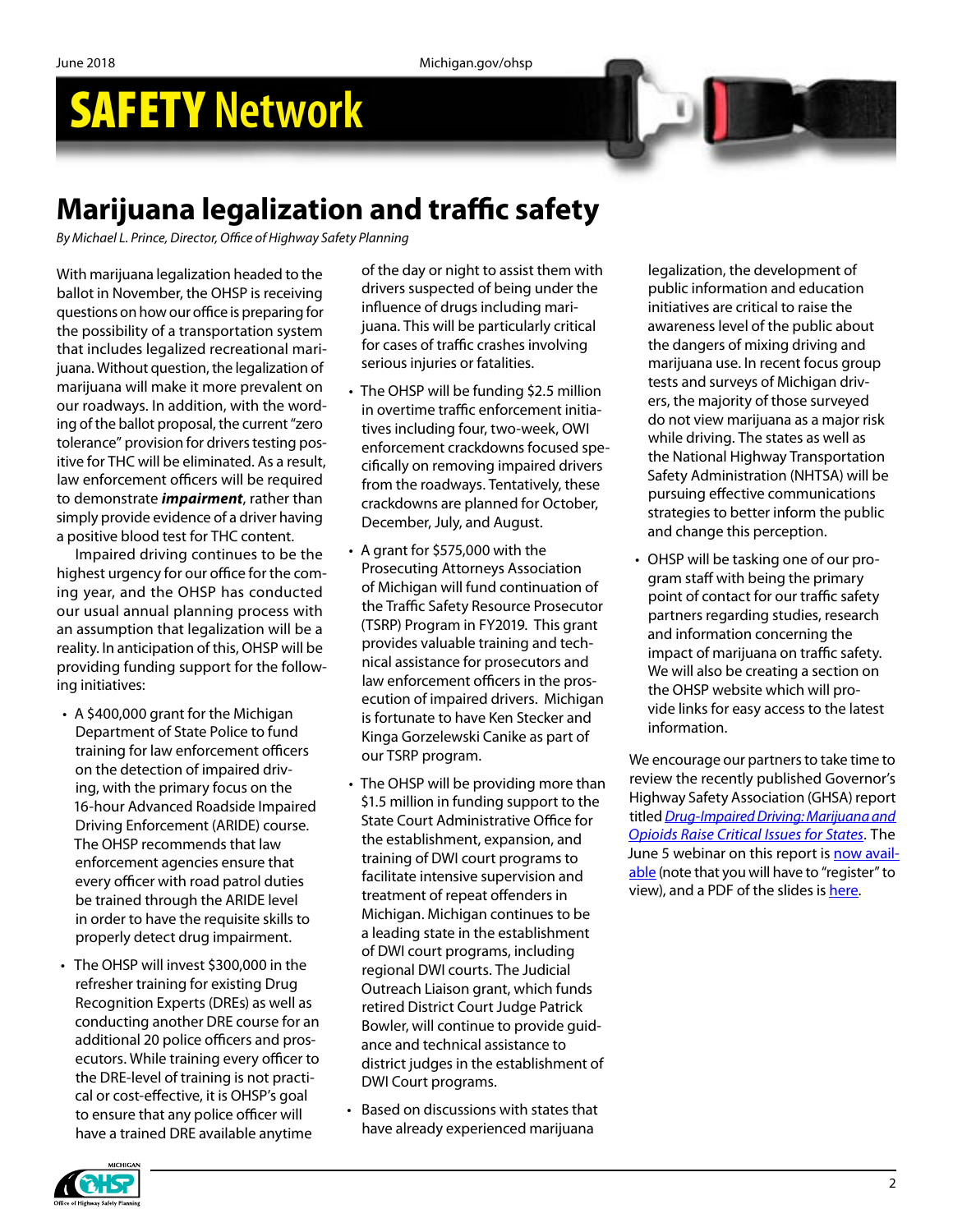### *Strive for a Safer Drive* **winners announced**

West Shore Educational Service District Career and Technical Education Center criminal justice students in Ludington took top honors statewide for the school's *Strive for a Safer Drive* (S4SD) distracted driving and seat belt safety campaign. The first place selection recognizes the outstanding efforts of West Shore ESD students in educating their classmates about the dangers of distracted driving with their campaign *Drive Focused or Die Distracted*.

S4SD, presented by Ford Driving Skills for Life and the OHSP, provides funding and resources to help teens talk to other teens about safe driving with the goal of reducing traffic crashes, injuries, and fatalities.

Bedford Senior High School in Temperance finished second. DiAnne Pellerin Center in Clinton Township earned third place. Clarkston High School in Clarkston took fourth place. Dakota High School in Macomb finished in fifth place.

The top schools are selected based on creativity, execution and compliance with the S4SD participation requirements. The top five campaigns will receive a cash prize ranging from \$500-\$1,500.

This school year, a record setting 61 Michigan high schools each received

\$1,000 to cre ate a student-led, p e e r - t o - p e e r traffic safety awareness campaign. Campaign topics included distracted driving, seat belts, underage drinki n g / i m p a i r e d driving, speeding and winter driving. The students conducted activities between

December 2017 and March of this year before submitting a final report.

Students from participating schools also attended a free hands-on driving clinic with professional driving instructors at the Ford Proving Grounds in Romeo on May 7.



*West Shore Educational Service District Career and Technical Education Center (Mason County) finished first in this year's Strive for a Safer Drive distracted driving and seat belt campaign.*

#### *Fatalities Decreased Continued from page 1 >*

- Injuries: 79,724 in 2016 to 78,394 in 2017, down 2 percent.
- Crashes: 312,172 in 2016 to 314,921 in 2017, up 1 percent.
- Serious injuries: 5,634 in 2016 to 6,084 in 2017, up 8 percent.

The percentage of alcohol-involved fatalities increased 32 percent from 271 in 2016 to 359 in 2017. This rise reflects, in part, better reporting methods and data collection.

"Attention must be paid when we see nearly half of all traffic crash fatalities involving alcohol or drugs," said Michael L. Prince, director of the OHSP. "This

noteworthy change is causing great concern, and effective safety strategies to address this issue require a comprehensive approach in coordination with our local, county, state, and federal partners. The OHSP will continue to allocate resources in the form of federal funding to improve our capabilities in the detection, apprehension, prosecution, and treatment of impaired drivers.

"Clearly, our most basic safety countermeasures, focused on increasing seat belt use and reducing impaired driving, remain just as important now as they have ever been," he added.

In other areas:

| <b>Michigan Traffic Crashes</b> | 2017    | 2016    | 2015    | 2014    | 2013    |
|---------------------------------|---------|---------|---------|---------|---------|
| <b>Crashes</b>                  | 314,921 | 312,172 | 297,023 | 298,699 | 289,061 |
| <b>Injuries</b>                 | 78,394  | 79.724  | 74.157  | 71.378  | 71,031  |
| <b>Fatalities</b>               | 1.028   | 1.064   | 963     | 876     | 951     |

- Bicyclist fatalities decreased from 38 in 2016 to 21 in 2017, down 45 percent.
- Teen fatalities decreased from 94 in 2016 to 64 in 2017, down 32 percent.
- Commercial motor vehicle-involved fatalities decreased from 120 in 2016 to 95 in 2017, down 21 percent.
- Motorcyclist fatalities decreased from 141 in 2016 to 137 in 2017, down 3 percent.
- Pedestrian fatalities decreased from 165 in 2016 to 158 in 2017, down 4 percent.
- Deer-involved fatalities increased from 14 in 2016 to 17 in 2017, up 21 percent.

This information is available in the Michigan Traffic Crash Facts query tool, which can be accessed [here.](https://www.michigantrafficcrashfacts.org/querytool#q1;0;2017;;)

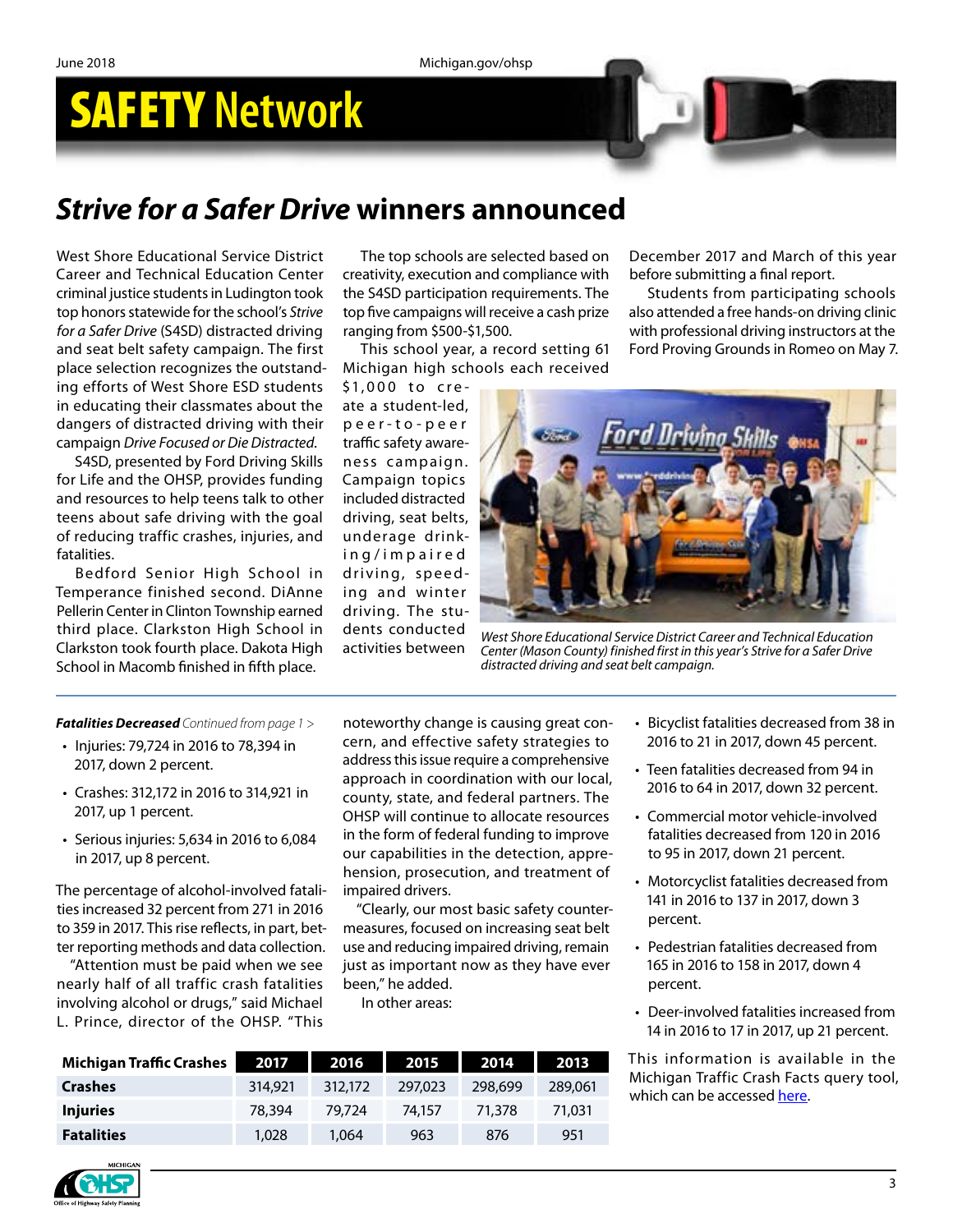the Jaws of Life to extract the Whelans. The other driver was unbelted and died after being ejected from her car during the crash.

The next several months were a whirlwind of surgeries and rehabilitation for both Whelans at Sparrow Hospital. Their adult children – Tim, Sam, and Grace – all served as caregivers. Even though doctors told Steve it was improbable that he would work again, the detective was back on the force by May 2016.

In the years since the crash, the Whelans have had the opportunity to watch Grace graduate from Saginaw Valley State University. Their oldest son, Tim, started a new job. Their youngest son Sam married his fiancé Brittany and they have a daughter Kate.

If they hadn't worn their seat belts, the Whelans would have missed all these landmark events.

"I can't imagine us staying in the car without the seat belts," said Steve. "We would have gone through the windshield and died."

To recognize the Whelans for their life-saving decision, the OHSP and AAA Michigan presented the couple with the *Saved by the Belt* award.

"Because the Whelans made a wise choice, they are still here to mark important family milestones as well as enjoy the everyday pleasures of life," said Michael L. Prince, director of the OHSP. "So many



*Steve (right) and Sallie (center) Whelan are presented with a Saved by the Belt Award by OHSP Communications Section Chief Kendall Wingrove.*

tragedies could be prevented if everyone just wore their seat belts."

No one agrees more than Detective Whelan, who has handled dozens of fatal crash investigations during his career. He urged everyone to buckle up this summer season and throughout the year.

"We always wear our seat belts. We encourage everyone to do the same," he said. "I'm so grateful that I had my seat belt on the day of the crash."

The *Saved by the Belt* program is a joint effort between the OHSP and AAA Michigan which encourages law enforcement agencies to recognize safe motorists and help increase public awareness about the life-saving value of seat belt use.

According to the NHTSA, 10,428 unbuckled passenger vehicle occupants were killed in crashes in the United States in 2016—203 in Michigan. The NHTSA estimates that seat belts saved the lives of 14,668 vehicle occupants age 5 and older nationwide in 2016.





*OHSP Director Michael L. Prince recently presented Alyson Kechkaylo with a pin commemorating 10 years of service with the state. Alyson started in 2008 in the communications section with OHSP before becoming a department analyst coordinating the occupant protection program.*

### **Jonlee Anderle new Region 5 administrator**

Jonlee Anderle was selected as the new NHTSA Region 5 Regional Administrator.

Anderle is a retired lieutenant from the Laramie (Wyoming) Police Department (LPD), where he served from 1993 until 2013. After retiring from the LPD, he served as the impaired-driving program manager for the Wyoming Department of Transportation Highway Safety Office until 2017, and has maintained certification as a DRE since 2007 and DRE Instructor since 2009. He is a graduate of the University of Wyoming with a master's in business administration.

Anderle also served on the Ivinson Memorial Hospital Board of Trustees, the Wyoming Governor's Council on Impaired Driving, as the chairman of the Wyoming Governor's Leadership Team to Prevent Impaired Driving, and on the Technical Advisory Panel to the IACP Highway Safety Committee as the Drug Evaluation and Classification Program Region I Coordinator.

NHTSA Region 5 also has a new Regional Project Manager (RPM). Jeffrey Welter takes over that post from Curtis Murff, who retired after 35 years working of federal service, the last 26 of those with NHTSA. Welter will be RPM for both Michigan and Ohio.

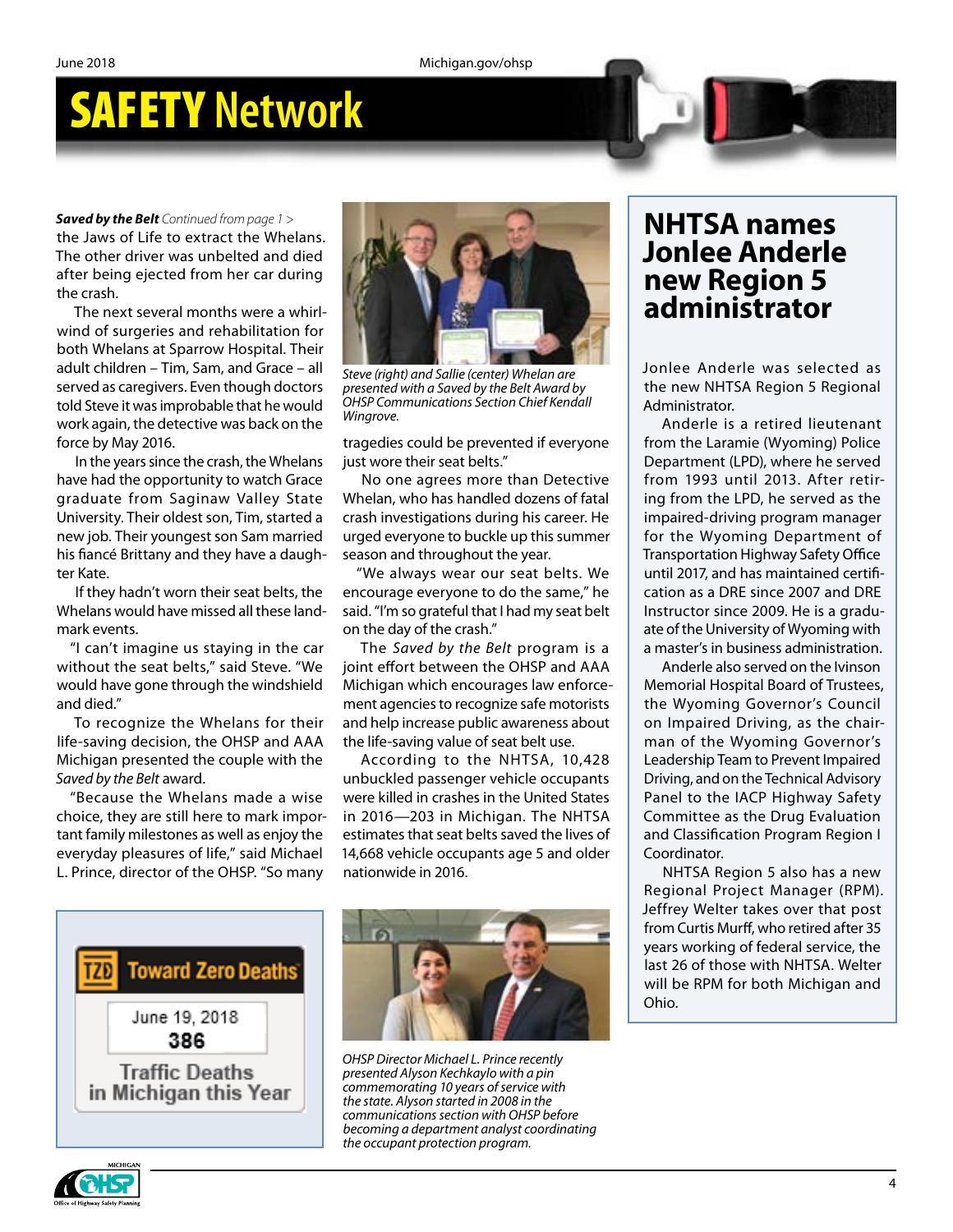*Alcohol/Drug Trends Continued from page 1 >* preventionists, and others over the past several years.

Officer Galloway has been involved in law enforcement in Idaho since 1997. He's worked on a DUI task force, crime scene investigations, alcohol compliance and enforcement, and been a field training officer. He's trained more than 105,000 people and conducted more than 1,000 community scans.

This May, the OHSP took Officer Galloway's training to a new level with a first-ever "Community Scan" training, which provided a comprehensive overview on how to conduct community scans to find alcohol and drug paraphernalia, indicators, and concealment methods. A diverse group of nearly 30 students included DRE officers, OHSP underage drinking enforcement grantees, preventionists, narcotic intelligence analysts, drug task force officers, school resource officers, and a K-9 handler, conducted the scans in the metro Detroit area.

The community scans covered alcohol and drug clothing, alcoholic energy drinks, alcopops, alcohol and drug concealment methods and containers, drug paraphernalia, drug related music and groups, logos, stickers, clothing, new technology, youth party tendencies, party games, non-traditional alcoholic beverages, synthetic drugs, over-the-counter drugs, inhalants, concentrates, vaping, and popular party drugs. Training also covered common stash compartments that can be used to hide alcohol, drugs, and weapons inside everyday clothing containers and other items.

Feedback for the training was overwhelmingly positive, with plans to conduct another training in 2019.

#### **Uber and GHSA team up to promote belt use**



In advance of the busy summer travel season, Uber

and the GHSA announced a national partnership called *Make it Click: Every seat. Every ride* to bring education and awareness regarding the dangers of riding unbuckled to millions of Uber riders and drivers.

According to the latest data from the NHTSA, more than 900 unrestrained rear seat occupants age eight and older died in motor vehicle crashes in 2016. More than 450 of them would have likely survived if they had buckled up.

"We're thrilled to partner with Uber on this effort," said GHSA Executive Director Jonathan Adkins. "Increasing belt use – particularly in the backseat – is one of the most persistent challenges for states. This

campaign is a rare opportunity to reach millions of riders with the message that belt use is critical, no matter the vehicle or seat."

Through Uber and GHSA's *Make it Click* public awareness campaign, riders and drivers will receive

reminders to buckle-up and information on the risks of driving and riding without a seatbelt. In Michigan in 2016,



196 of the 1,064 traffic fatalities were people not wearing their seat belt. Seat belt use across the state is at 94 percent, well above the national rate of 89.7 percent.

The awareness campaign is timed to coincide with the NHTSA's *Click It or Ticket* enforcement period.



*Area motorcyclists participated in the filming of the* Fallen Brothers *television commercial.*

#### **New ad campaign targets drinking and riding motorcycles**

Starting in late June, a new ad campaign will begin on both television and highway billboards. The *Ride Sober* campaign reminds motorcyclists about the dangers of drinking and riding. In counties with the most number of endorsed riders (Wayne, Oakland, Macomb, Kent, Genesee, and Kalamazoo), highway billboards will be posted with the *Ride Sober* message.

A new TV commercial, filmed in Detroit's Elmwood Cemetery in May, will start airing on cable channels throughout the state during the last week of June. The 30-second commercial involved 21 riders and was produced by Brogan & Partners and Radish Creative Group.

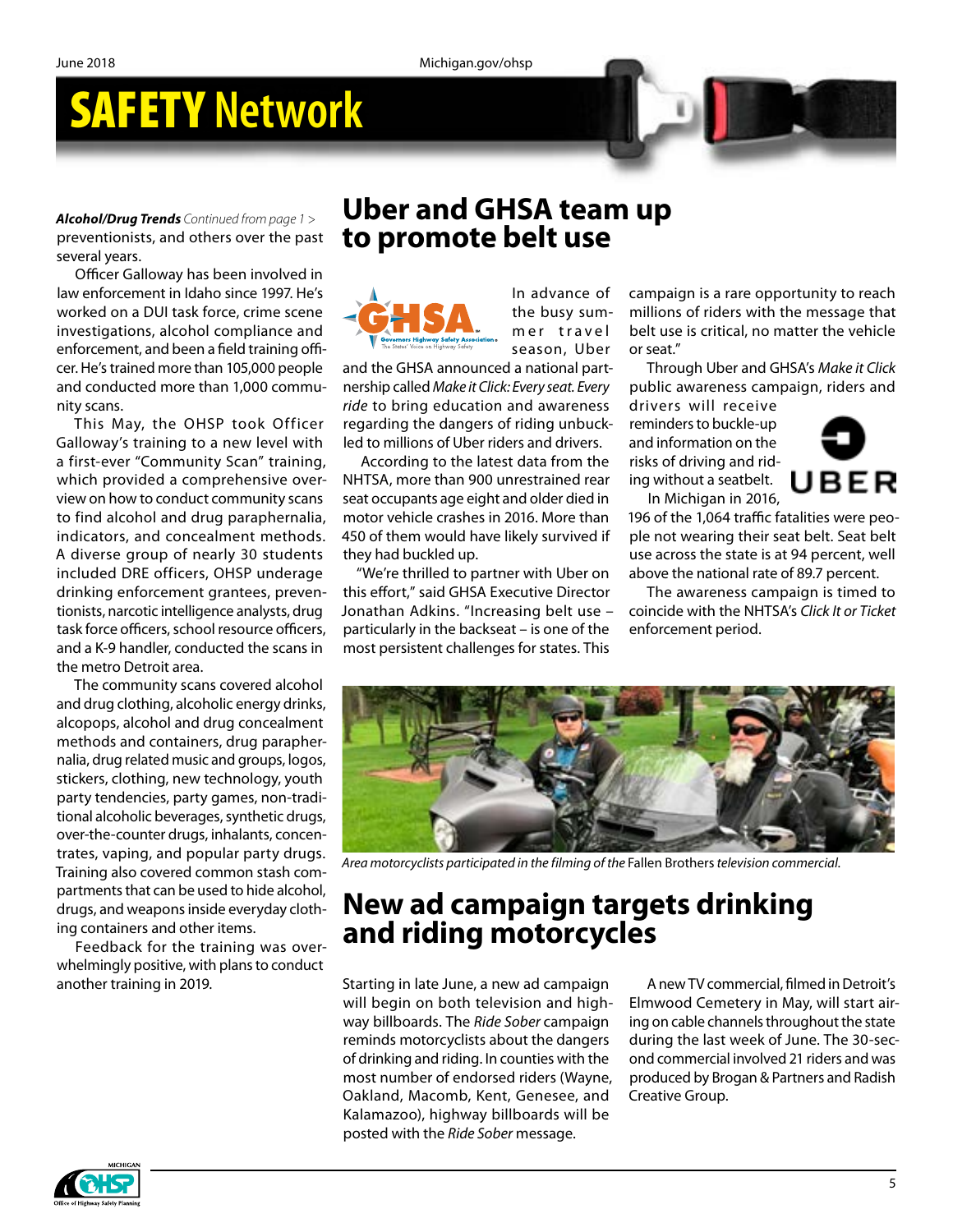

*Secretary of State Ruth Johnson gives a speech on the importance of motorcycle safety.*

#### **Motorcycle safety promoted at events**

Secretary of State Ruth Johnson toured Michigan last month, promoting motorcycle safety. She spoke in Detroit, Flint, and Lansing as part of Motorcycle Safety Awareness Month activities. There are nearly 500,000 endorsed riders in Michigan. To operate a motorcycle legally on public roads in Michigan, operators must have a valid driver's license with a motorcycle endorsement.

Statewide, motorcyclist fatalities were down in 2017. 141 riders were killed in 2016 and 137 in 2017. More than 13 percent of the state's traffic deaths annually involve motorcycles. Motorcyclists are much more vulnerable than passenger vehicle occupants in the event of a crash. According to the GHSA, motorcyclists are 28 times more likely to die in a crash than a vehicle occupant. Unendorsed riders account for roughly half of all motorcyclist involved crashes and fatalities.

Preliminary data for all 50 states and the District of Columbia shows that 4,990 people were killed on motorcycles in 2017, a decrease of 5.6 percent from 2016. But motorcyclists remain significantly overrepresented as a proportion of all traffic deaths.

Secretary Johnson urged all riders to get endorsed. State sponsored motorcycle training courses cost as little as \$50 and are available throughout the state. For a complete list of training facilities, please visit [Michigan.gov/motorcycling.](http://Michigan.gov/motorcycling)

#### **Stephanie Parker named Michigan Child Passenger Safety Technician of the Year**

Stephanie Parker, a prevention specialist at the Safe and Sound Child Advocacy Center in Midland, has been selected as the 2018 Child Passenger Safety Technician (CPST) of the Year by the OHSP. The annual recognition program honors those who serve as an example to other technicians by educating families about the proper installation and use of car seats and seat belts.

The Safe and Sound Center provides instruction on the correct use of car seats to Midland County families as part of the OHSP Community Car Seat Program. Since being hired two years ago, Stephanie initiated the program and coordinated training for nine others. Prior to this program, the center and the community had a shortage of CPSTs and no trainings conducted in the area.

"In the past 16 months, I was able to provide 105 car seats and education to caregivers in regards to car seat safety," Parker said. "These 105 caregivers now have the means and information to keep their children safe when they may not have had the financial means or knowledge to do so. These caregivers are now able to teach others caring for children the same car seat education and support I was able to share."

Michelle Waskevich, executive director at the center, stated in a letter of support, "Stephanie goes above and beyond with the car seat program at our agency. She is friendly and patient, treats everyone with respect, and is always open for questions or concerns."

The OHSP also posthumously recognized Amy Dishman, a former pediatric physical therapist and CPST at Beaumont Hospital in Royal Oak. The day before her unexpected death from a brain aneurysm, Amy was in Ann Arbor attending a special needs car seat continuing education class, one of her specialties. During her time at Beaumont, Amy consulted with parents of premature babies and children with special transportation needs, including fitting kids with large Spica casts. She had a special bond with many of Beaumont's youngest patients.

The awards were presented at the 2018 Child Passenger Safety Conference in Mt. Pleasant. More than 120 safety technicians and instructors, as well as corporate exhibitors and sponsors attended the event. The conference convenes every two years with the next one scheduled in 2020.



*Stephanie Parker (right) was named the Child Passenger Safety Technician of the Year. OHSP Program Management Section Chief Alicia Sledge presents her with the award at the Child Passenger Safety Conference.*

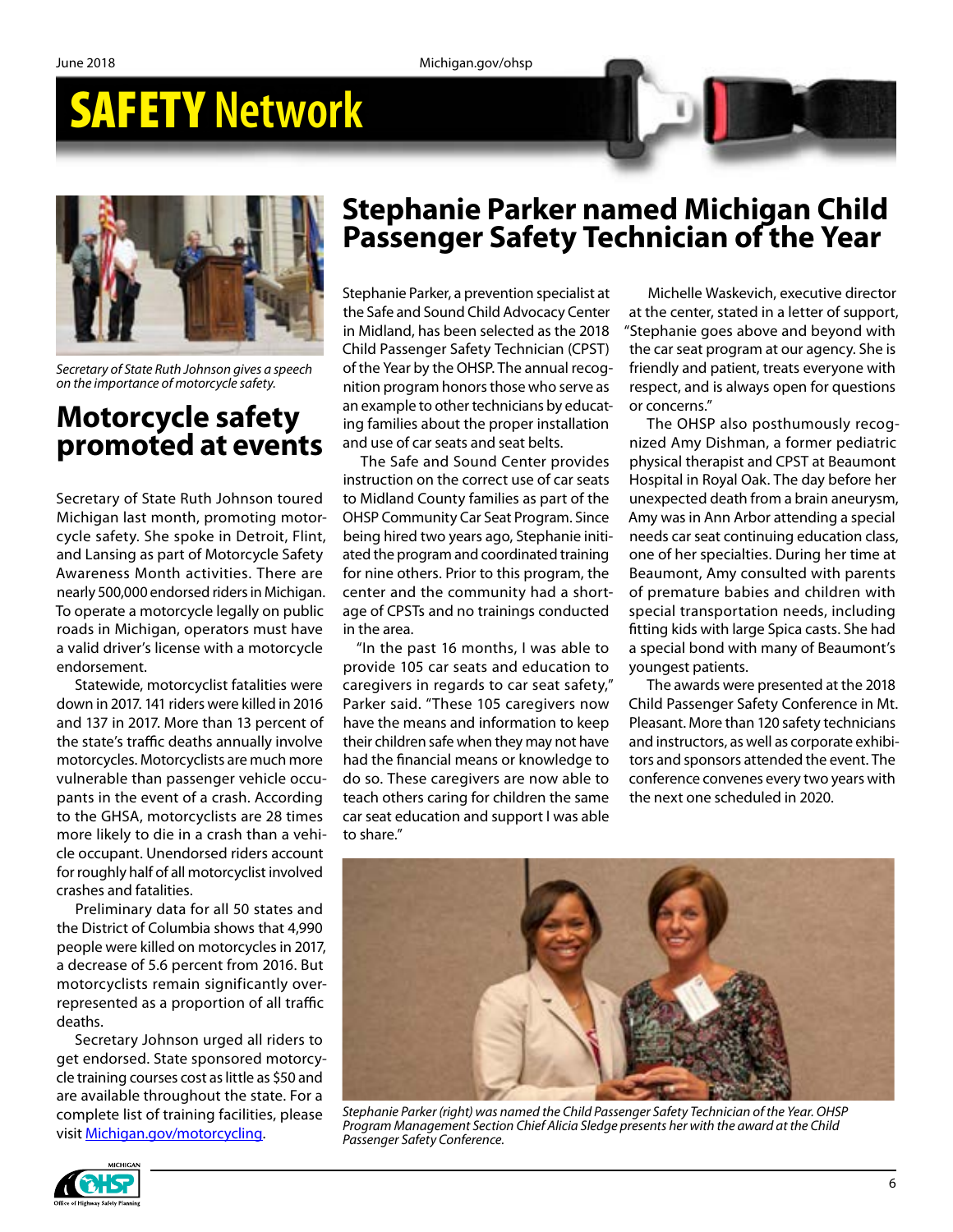#### **Drug positive traffic fatalities on the rise**

A new report from the GHSA titled *Drug-Impaired Driving: Marijuana and Opioids Raise Critical Issues for States* found that, in 2016 in the U.S., 44 percent of fatallyinjured drivers with known results tested positive for drugs, an increase of 16 percent from 10 years prior. And is higher than alcohol-impaired traffic fatalities over the same time.

The report found that in 2016 among drug-positive fatally-injured drivers, 38 percent tested positive for some form of marijuana, 16 percent tested positive for opioids, and 4 percent tested positive for both marijuana and opioids. That makes up more than half of all drivers killed with known positive results.

The presence of alcohol in fatallyinjured drivers is slightly lower than it was a decade ago, decreasing from 41 percent in 2006 to 38 percent in 2016.

The report was funded by the Foundation for Advancing Alcohol Responsibility and authored by Dr. Jim Hedlund, a former NHTSA senior official and nationally-recognized issue expert.

The full report can be read [here.](https://www.ghsa.org/resources/DUID18)



*Bicyclists prepare to start a guided tour of Grand Rapids as part of the Rolling Forward bicycle safety conference.*

#### **Bicycle safety conference meets in Grand Rapids**

*Rolling Forward*, a bicycle safety conference met at Grand Valley State's Eberhard Center in Grand Rapids June 1-2. About 100 people attended the conference, which had 12 workshops and more than 30 speakers. The conference focused on identifying ways to make bicycling better and safer in the state.

*Rolling Forward* was presented in partnership with the League of Michigan Bicyclists, the city of Grand Rapids, the Greater Grand Rapids Bicycle Coalition, Grand Valley State University, the Michigan Department of Transportation, Michigan State University, and the OHSP.

### **What's ahead**

#### **JULY 2018**

- **11 Michigan Truck Safety Commission Action Team meeting.** Michigan Center for Truck Safety, 1131 Centennial Way, Lansing, 9 a.m.
- **11 Impaired Driving Action Team meeting.** MSP Headquarters, 7150 Harris Drive, Dimondale, 10 a.m.
- **17 Pedestrian & Bicycle Safety Action Team meeting.** Horatio S. Earle Learning Center, 7575 Crowner Drive, Dimondale, 9 a.m.
- **17 Distracted Driving Action Team meeting.** MSP Headquarters, 7150 Harris Drive, Dimondale, 1 p.m.
- **17 Traffic Records & Information Systems Action Team meeting.** MSP Headquarters, 7150 Harris Drive, Dimondale, 1 p.m.



*MDOT Director Kirk Steudle speaks at the Rolling Forward bicycle safety conference.*

#### **MSP Museum and Learning Center now open to the public**

The MSP Museum and Learning Center is now open to the public every Wednesday from 10 a.m. – 2 p.m. Located on the first floor of MSP Headquarters, the museum features exhibits that document the 101 year history of the MSP.